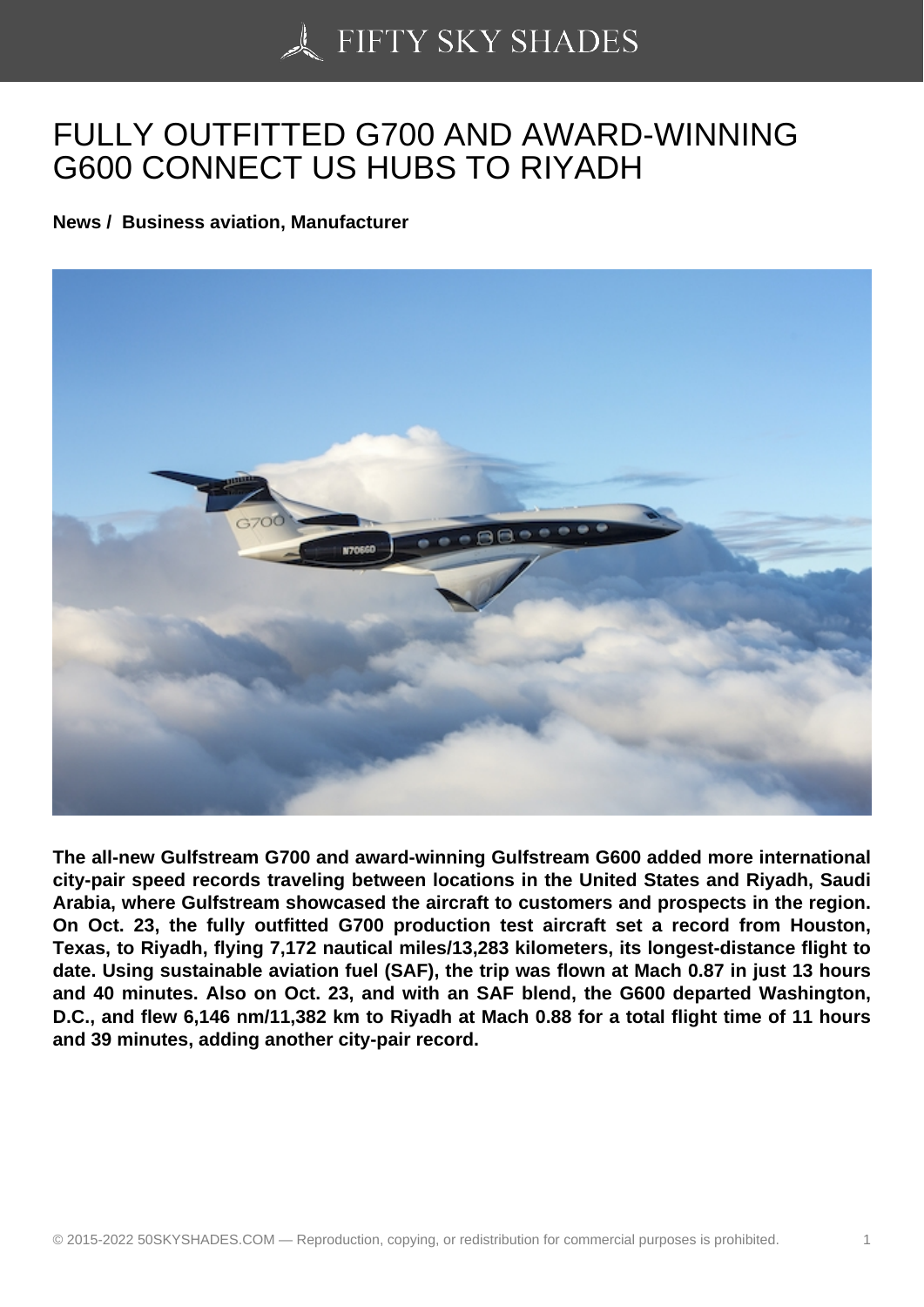**"Gulfstream's next-generation aircraft truly raise the bar for high performance, innovation and cabin comfort. These city-pair records showcase the ability of our aircraft to help our customers reach their destinations faster," said Mark Burns, president, Gulfstream. "The G700 is the most spacious, best-performing aircraft in the business-jet industry, and we look forward to its entry into service, and for the G600, our customers are seeing firsthand what the aircraft can do for them, and its popularity continues to grow around the world."**



The G700 and G600 also set more city-pair speed records on their return trips to the U.S. On Oct. 29, the G700 connected Riyadh with Savannah in a record 13 hours and 55 minutes, flying 6,507 nm/12,051 km at an average speed of Mach 0.875 while operating as high as 51,000 feet at Mach 0.89. The G600 illustrated its capabilities by connecting Riyadh with Teterboro Airport in New Jersey and set another record, flying 5,915 nm/10,955 km in 12 hours and 56 minutes at an average speed of Mach 0.85.

Gulfstream is applying carbon offsets to be carbon neutral for all the record-breaking flights.

The G700's latest city-pair record follows record-setting flights from Savannah to Doha, Qatar; Doha to Paris; and Paris to Savannah in September. Gulfstream anticipates G700 customer deliveries beginning in 2022.

The G600 has set more than 20 speed records. To date, more than 50 G600s have been delivered to customers around the world since the aircraft entered service in 2019.